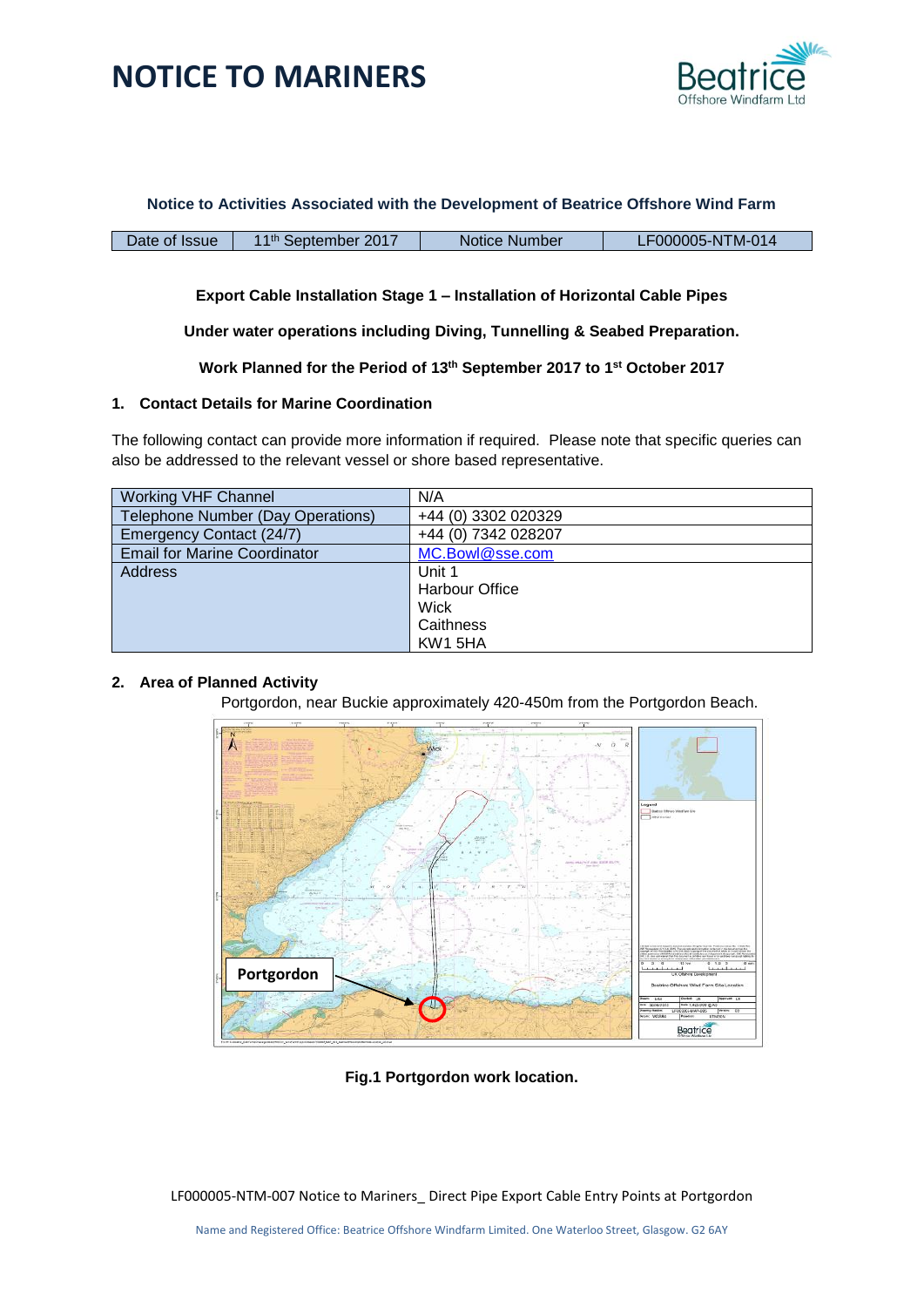

| <b>Jack Up Barge Location</b> | Latitude WGS84 | <b>Longitude WGS84</b> |
|-------------------------------|----------------|------------------------|
| EC <sub>2</sub>               | 57º 40.143'N   | 003º 02.655'W          |



**Fig.2 EC2 work location is approximately 420-450m from the Portgordon Beach near Buckie.**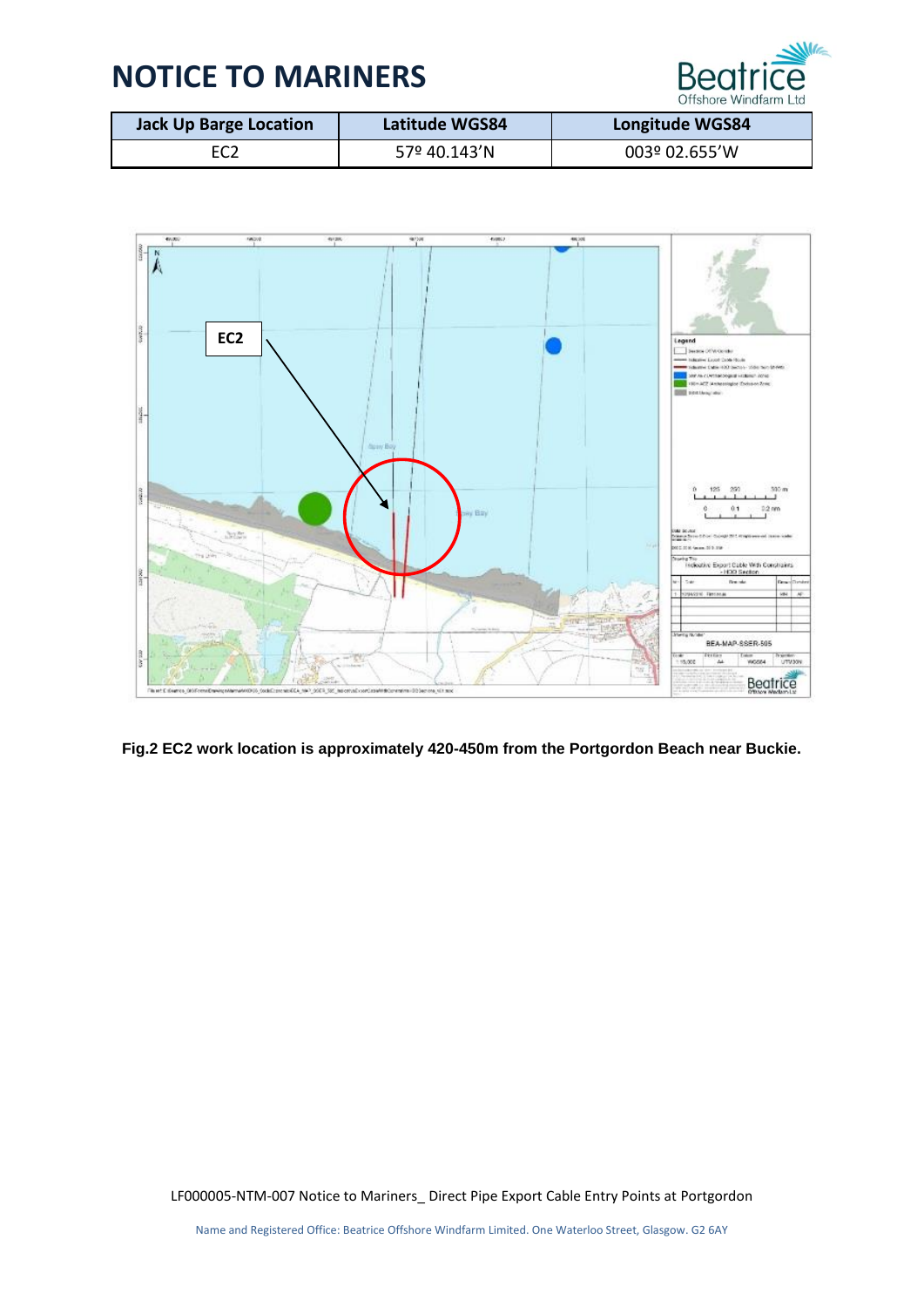

### **3. Vessels Associated with the Activity**

The vessels that are involved with the described operation are the Jack-up Barge **Haven Seariser 1**, the **Forth Constructor** a Multicat work vessel and the Crew Transfer Vessel the **Skua**.

| <b>Haven Seariser 1</b>                              |                                                                                                                   |  |
|------------------------------------------------------|-------------------------------------------------------------------------------------------------------------------|--|
| <b>General Description and</b><br><b>Dimensions:</b> | Jack Up Barge, L:29.6 / B:17.07 / D:2.44                                                                          |  |
| <b>Call Sign:</b>                                    | N/A                                                                                                               |  |
| <b>MMSI:</b>                                         | N/A                                                                                                               |  |
| <b>Onshore Representative:</b>                       | Øyvind Haug<br><b>BEATRICE Installation Engineering Manager</b><br>Mob: +47 916 27 674<br>Office: +47 22 88 65 09 |  |
|                                                      |                                                                                                                   |  |

| <b>MV Skua</b>                                       |                                                                                                                   |  |
|------------------------------------------------------|-------------------------------------------------------------------------------------------------------------------|--|
| <b>General Description and</b><br><b>Dimensions:</b> | Crew Transfer Vessel, L:10.5m B:3.51m D:1.1m                                                                      |  |
| <b>Call Sign:</b>                                    | N/A                                                                                                               |  |
| <b>MMSI:</b>                                         | N/A                                                                                                               |  |
| <b>Onshore Representative:</b>                       | Øyvind Haug<br><b>BEATRICE Installation Engineering Manager</b><br>Mob: +47 916 27 674<br>Office: +47 22 88 65 09 |  |

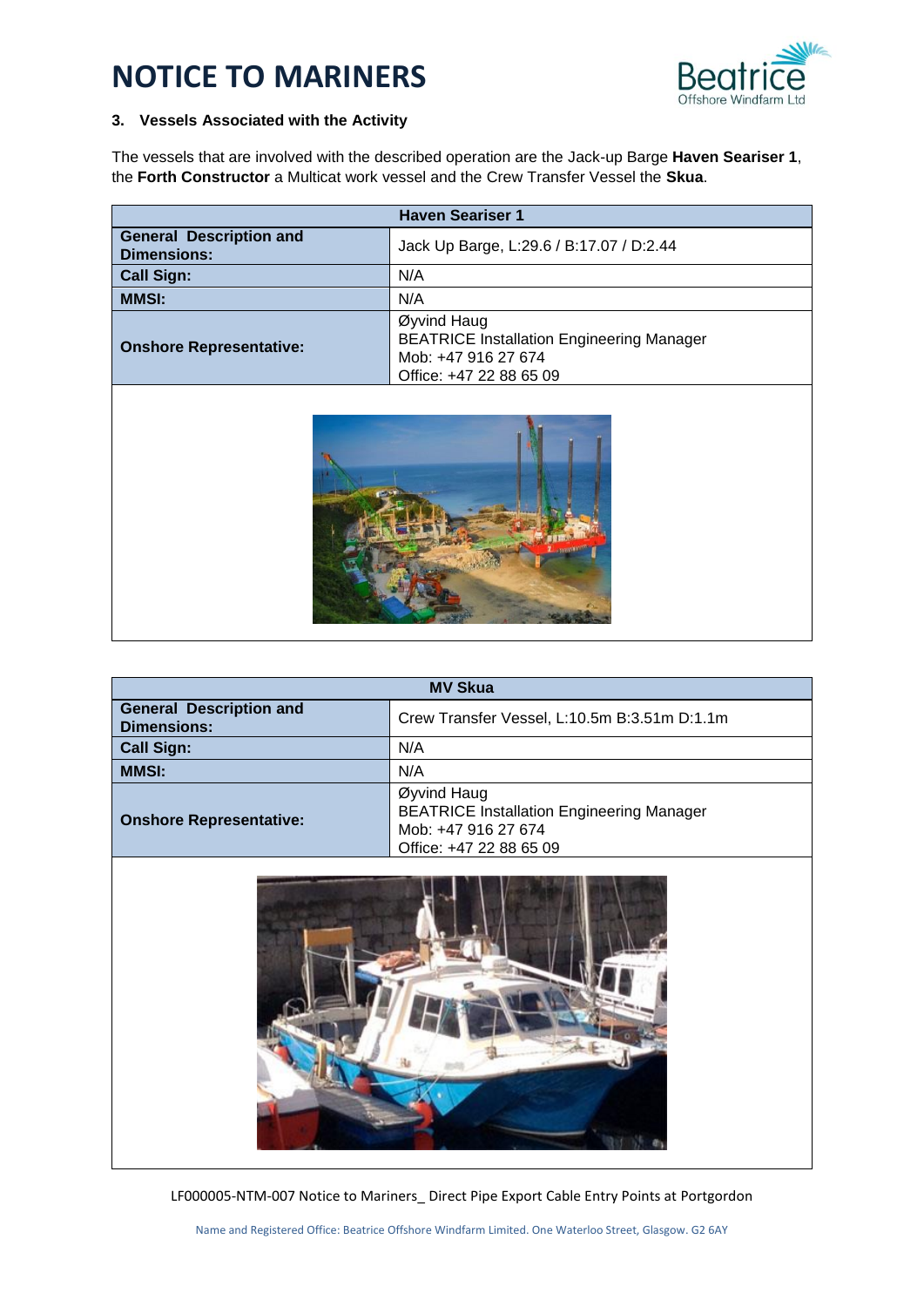

| <b>Forth Constructor</b>                             |                                                                                                                   |  |
|------------------------------------------------------|-------------------------------------------------------------------------------------------------------------------|--|
| <b>General Description and</b><br><b>Dimensions:</b> | Multicat Work Vessel.L:28.50m B:9.45m D:4.27m                                                                     |  |
| <b>Call Sign:</b>                                    | GXAD                                                                                                              |  |
| <b>MMSI:</b>                                         | 235004217                                                                                                         |  |
| <b>Onshore Representative:</b>                       | Øyvind Haug<br><b>BEATRICE Installation Engineering Manager</b><br>Mob: +47 916 27 674<br>Office: +47 22 88 65 09 |  |



#### **4. Activity Description**

BOWL intends to install the export cables beneath Portgordon Beach. Pre-installed horizontal cable pipes require to be installed from the shoreline to an offshore exit point. These pipes are installed using a micro-tunnelling machine pushed through the ground beneath the seabed. At the exit points approximately 420-450m offshore, the removal of the Tunnelling tool and excavation works associated with this operation will take place. During this period Diving & Underwater operations shall be conducted.

The micro-tunnelling machine and pipeline behind it are pushed into the ground from onshore by a pipe thruster from a launch pit. The cutting wheel at the machines head breaks down and removes the material as it is directed along the determined route beneath the seabed.



#### **Fig.3 Direct Pipe Drilling.**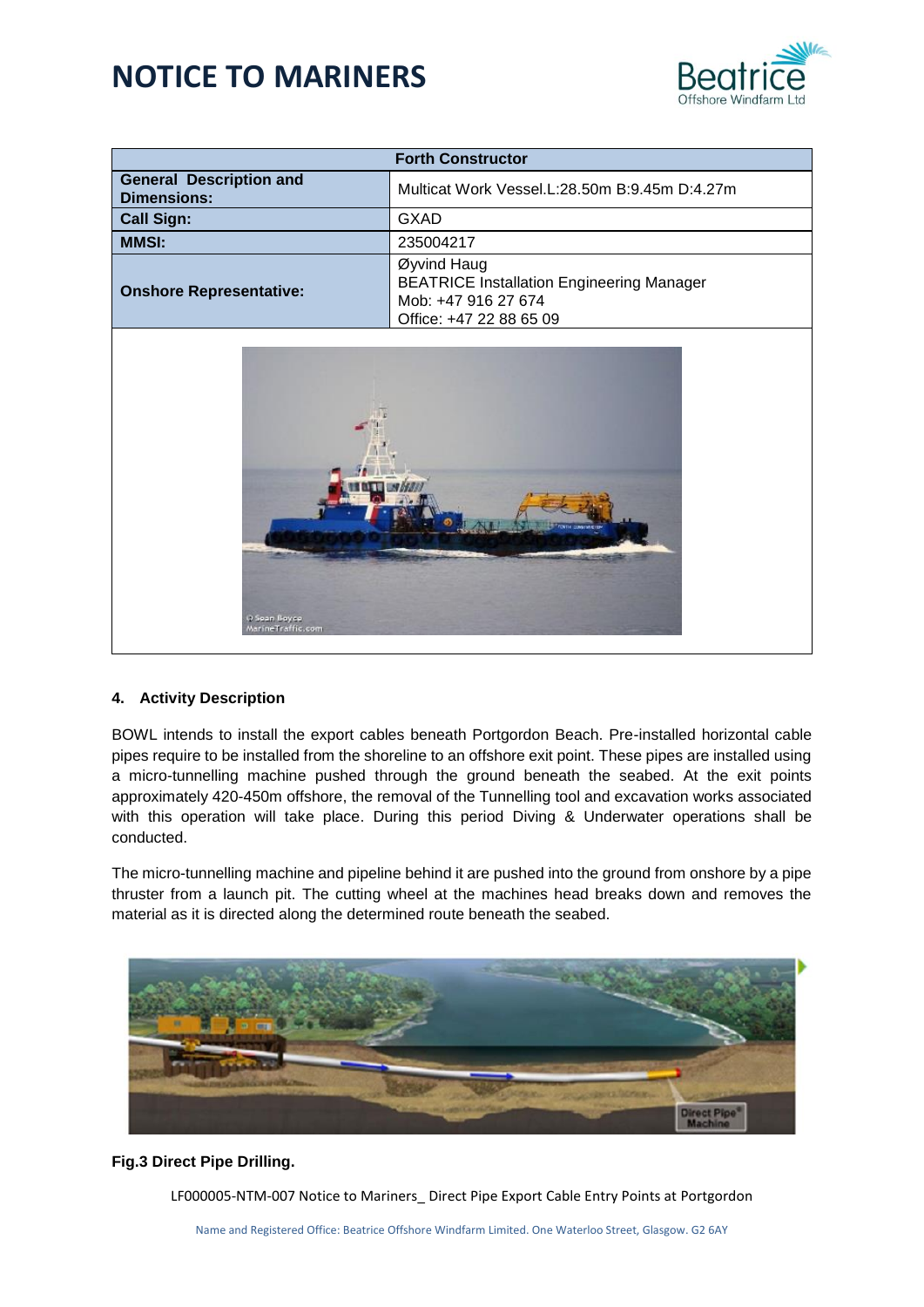

The drill machine is disconnected once it reaches the appropriate distance offshore and is recovered by divers or crane barge once it reaches the outfall. The pipe opening is then sealed to prevent sediment entering the pipeline.



#### **Fig.4 Direct Pipe Pop Out.**

#### **5. General Safety Advice**

All vessels engaged in the construction activity will exhibit appropriate lights and shapes prescribed by the International Regulations for Preventing Collisions at Sea; relative to their operations. All vessels engaged in the activity will also transmit an Automatic Identification System (AIS) message.

Whilst diving operations are ongoing from the Haven Seariser 1 it would be prudent for all vessels in the area to give the Haven Seariser 1 a wide berth of at least 500m, the support vessel will be used to monitor the area and warn other sea area users.

Use of Safety Zones within the Beatrice Offshore Windfarm Construction Area:

The Secretary of State for Business, Energy and Industrial Strategy (BEIS) has approved the use of safety zones under the Energy Act 2004 for the installation of wind turbines and offshore transformer module foundations/substructures within the Beatrice Offshore Windfarm. The approval was granted on the 17th March 2017.

The Secretary of State has declared Safety Zones under the following terms: During Construction

- 500 metres radius around each wind turbine, offshore transformer module and/or their substructures and foundations comprising the Beatrice Offshore Wind Farm whilst work is being performed as indicated by the presence of construction vessels.
- It is noted that the 500 metre safety zones will roll with the installation activity with no more than two construction vessels working at any one time. Vessels are advised that anchors associated with the construction vessels may extend outside of the 500 metre safety zone.

• A 50 metres radius around each wind turbine, offshore transformer module and / or their substructure and foundations installed but waiting to be commissioned as part of the Beatrice Offshore Wind Farm.

• Positions of foundations installed will be promulgated within the Weekly Notice of Operations. Only vessels associated with the Beatrice Offshore Wind Farm construction may enter statutory Safety Zones with prior permission.

The duty Guard Vessels and Marine Coordination centre will be responsible for monitoring and policing the Safety Zones; and can be contacted directly for advice.

Further information on the application of Safety Zones can be obtained from the Marine Coordinator. Users are advised to keep clear of construction activities, including Safety Zones, within the Beatrice Offshore Windfarm construction area in line with Marine Guidance Note 372.